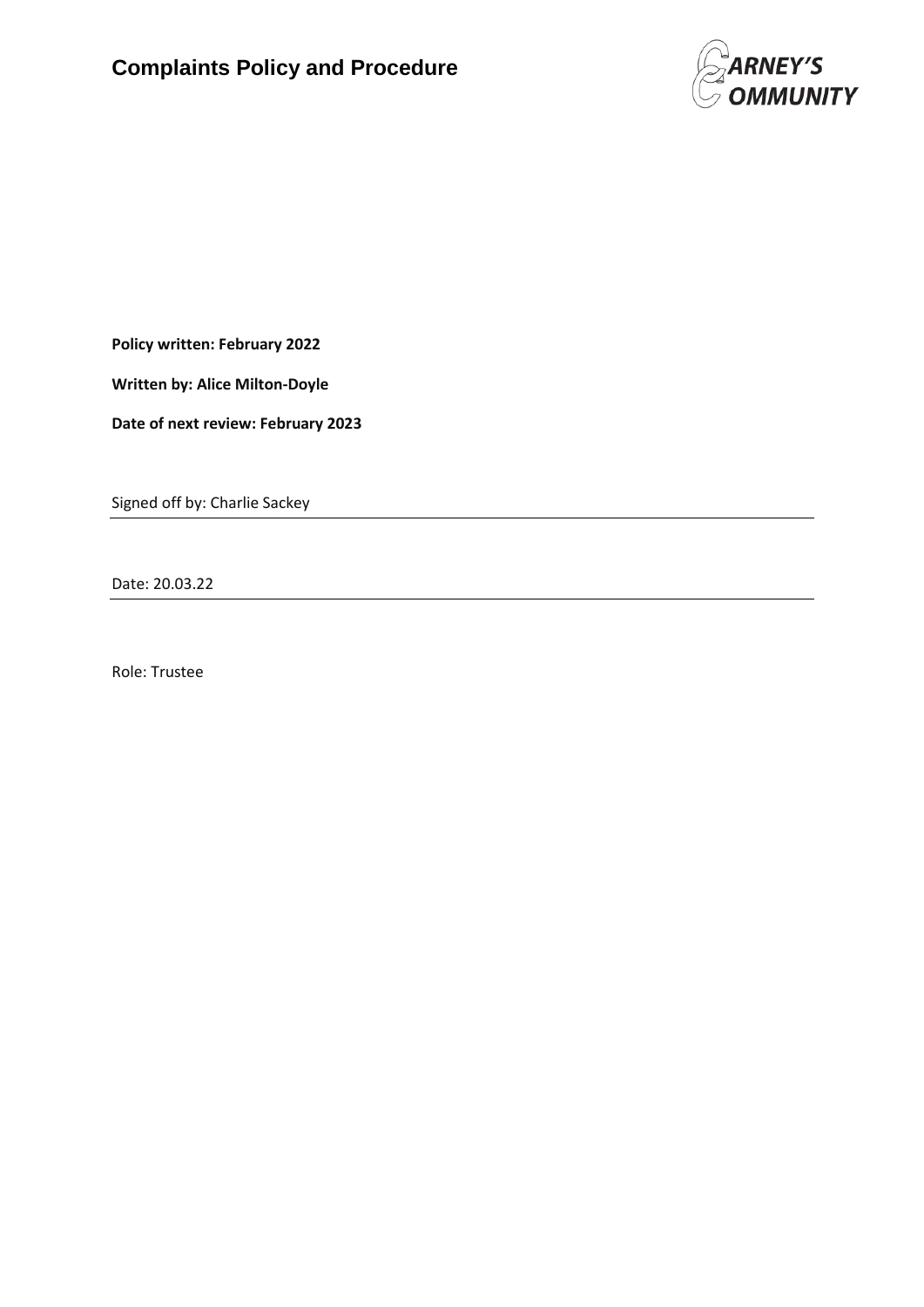

## **1. Introduction**

- a. Carney's Community is a charity working with disadvantaged and disengaged young people to support them to be the best they can be, engaging them through boxing and other activities, mentoring support is then provided, with the aim to reduce offending, re-offending, and antisocial behaviour, whilst improving social mobility and community cohesion.
- b. We have developed a Complaints Policy and Procedure that explains our approach to receiving complaints.
- c. A complaint is any expression of dissatisfaction with our approach or outputs; whether justified or not; with the charity, with a member of the team, or with a trustee, that relates to Carney's Community's work and that requires a formal response.

### **2. Policy aims and objectives**

- a. Carney's Community aims to resolve complaints quickly, fairly and effectively. One of the ways in which we can continue to improve what we do, is by listening and responding to the views of our participants, their families, professionals who we work alongside, and our supporters and in particular responding positively to complaints, and by putting mistakes right.
- b. We aim to ensure that:
	- making a complaint is as easy as possible;
	- complaints are dealt with fairly and in a timely manner;
	- we treat a complaint as a clear expression of dissatisfaction which calls for a prompt response;
	- we deal with it promptly, politely and when appropriate confidentially;
	- we will respond in the correct way for example, with an explanation, or an apology or information on any action taken;
	- and we will learn from complaints and use them to improve how we work together.
- c. Carney's Community recognises that many concerns raised will be informal, and we aim to deal with these quickly. In the first instance we would expect any complaint to be raised directly with the member of staff concerned. But if concerns cannot be satisfactorily resolved informally, then the formal complaints procedure will be followed.

#### **Purpose**

- d. The Carney's Community complaint procedure is intended to ensure that all complaints are handled fairly, consistently and wherever possible resolved to the complainant's satisfaction.
- e. Our responsibility will be to:
	- acknowledge the formal complaint in writing;
	- respond within a stated period of time;
	- deal reasonably and sensitively with the complaint;
	- and take appropriate action if required;
- f. The complainant's responsibility is to:
	- raise their concerns promptly, and at the latest within six months of the query or incident the concern relates to;
	- raise issues directly with the person concerned and if their concerns cannot be resolved satisfactorily informally, then to follow the formal complaints procedure as detailed;
	- explain the problem as clearly and as fully as possible, including any action taken to date;
	- allow Carney's Community a reasonable amount of time to deal with the matter as detailed in the formal complaints procedure;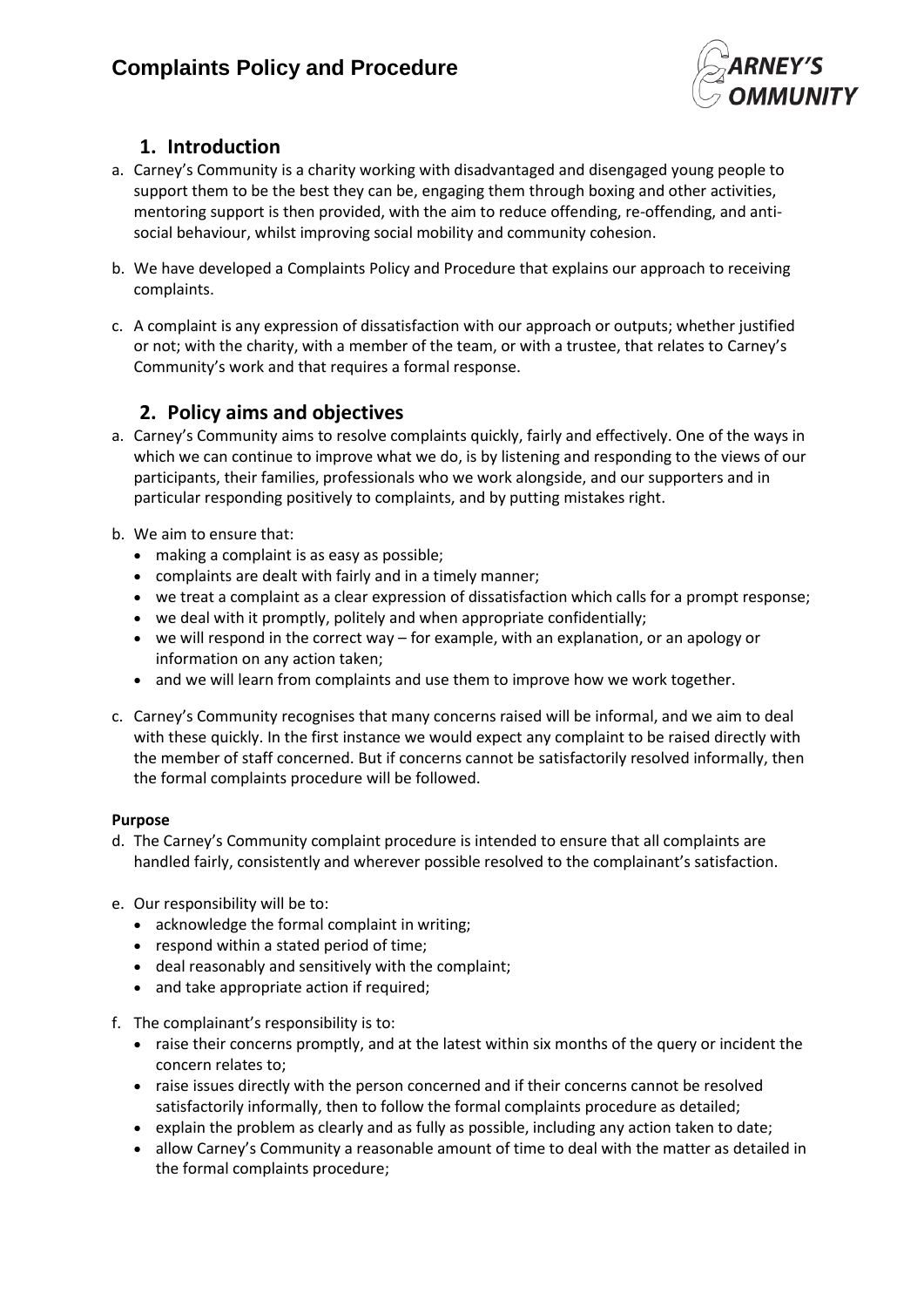# **Complaints Policy and Procedure**



• and recognise that some circumstances may be beyond our control.

## **3. Confidentiality**

a. All complaint information will be handled sensitively, telling only those who need to know and following any relevant data protection requirements. The circumstances giving rise to the complaint may be such that it may not be possible to maintain confidentiality. Should this be the case, the situation will be explained to the complainant.

### **4. Principles of the Complaints Policy**

- a. The Carney's Community Complaints policy is based on the principle of a three stage process (as detailed in the Complaints Procedure).
- b. The Complaints Policy will apply to everything we do, including sessions in our centre and at other venues, outreach and fundraising.
- c. If at any time during the investigation of a complaint matters arise that warrant investigation under disciplinary proceedings, or through a criminal investigation, the complaints procedure will be suspended until those investigations are concluded.
- d. Carney's Community may, at any stage of the formal complaints procedure, review a complaint and give a decision, without a formal investigation, where the Chair or trustees deem the complaint to be deliberately repetitive or vexatious. Examples of such complaints are unsubstantiated or repetitive complaints against an individual or area of work, or where a complaint has previously been investigated and appropriate action taken.
- e. When appealing against a previous decision, the complainant will be asked to state why they are dissatisfied with how their complaint was handled.

## **5. Formal Complaints Procedure**

#### 1. Stage 1

1.1. If you are unable to resolve the issue informally and wish to make a formal complaint you should write a formal letter or email of complaint to the manager concerned. In your letter or email you should set out the details of your complaint, the consequences for you as a result, and the remedy you are seeking.

1.2. You can expect the complaint to be acknowledged within 7 days of receipt. You should get a response and an explanation within 14 days.

1.3. The written response will also notify the complainant that they have 28 days to ask for a review of the complaint and response (stage 2) if they're dissatisfied with the response they receive. 1.4. If you're unsure which manager to write to, your complaint should be addressed to the CEO, marked "private and confidential" to the following email address: [George@carneyscommunity.org.](mailto:George@carneyscommunity.org)

#### 2. Stage 2

2.1. If you are dissatisfied with the stage 1 response to your complaint then you can write to the CEO stating the reason for your dissatisfaction with the outcome and ask for your complaint and the response to be given further consideration. You can expect your request to be acknowledged within 7 days of receipt, describing the process the complaint investigation will follow.

2.2. A stage 2 complaint will be co-ordinated by the CEO, or another manager, who will respond within 14 days with a full written response giving details of any right of appeal.

2.3 If a definitive reply can't be supplied in this time, for example if an investigation has not been fully completed, a progress report will be sent with an indication of when a full reply will be given. 2.4. This may involve reviewing the paperwork of the case and speaking with the person who dealt with the complaint at Stage 1. If the complaint relates to a specific person, they will be informed and given another opportunity to respond.